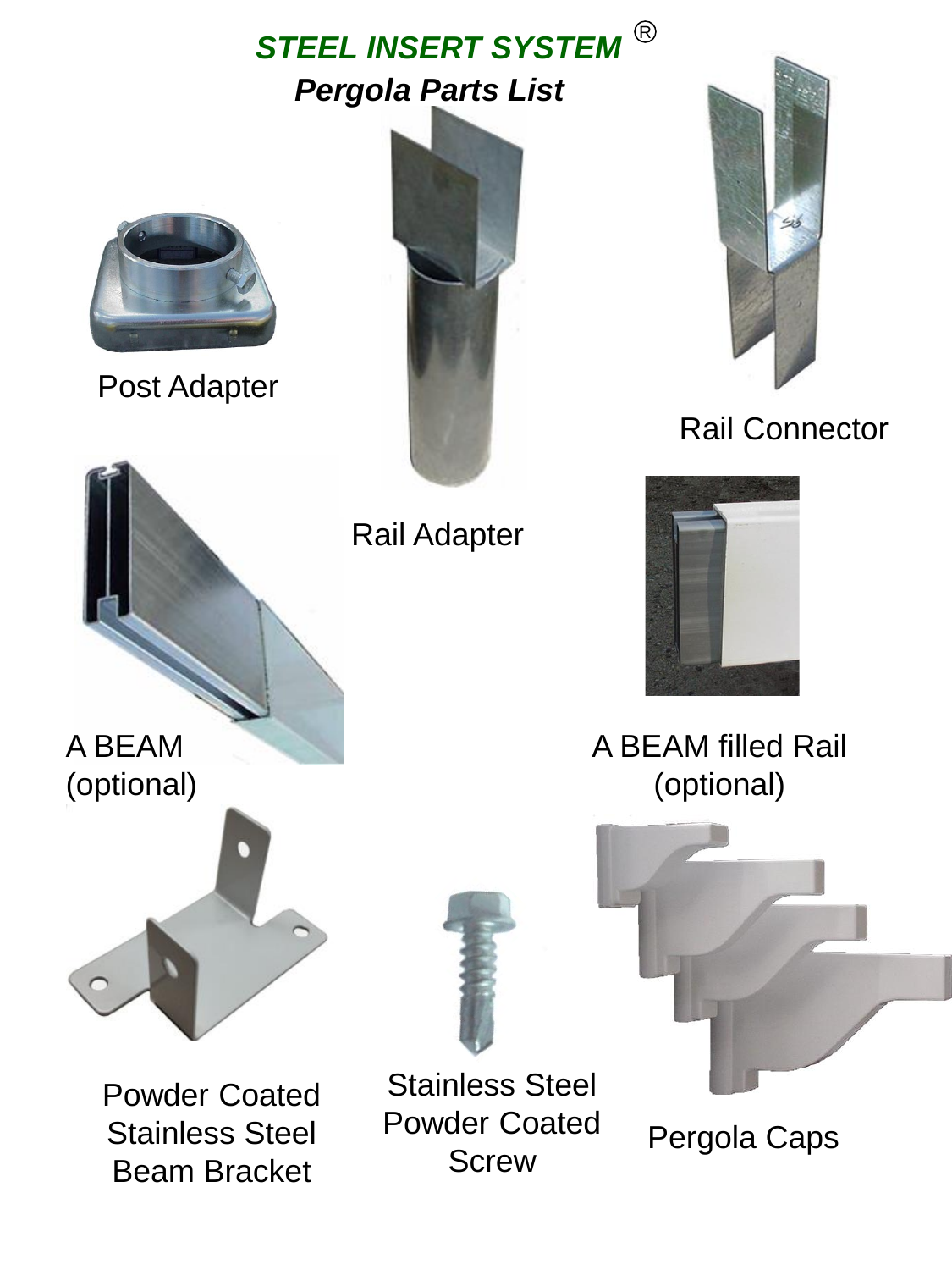## **STRUCTURAL PERGOLAS** Featuring the *STEEL INSERT SYSTEM* R

## **Important information**:

- 1. Placement of post holes.
- 2. Height of bottom beam.



**mounting on a pad or deck.**

**3.** Following steps 1&2 will ensure your pergola is structural and the material will fit correctly.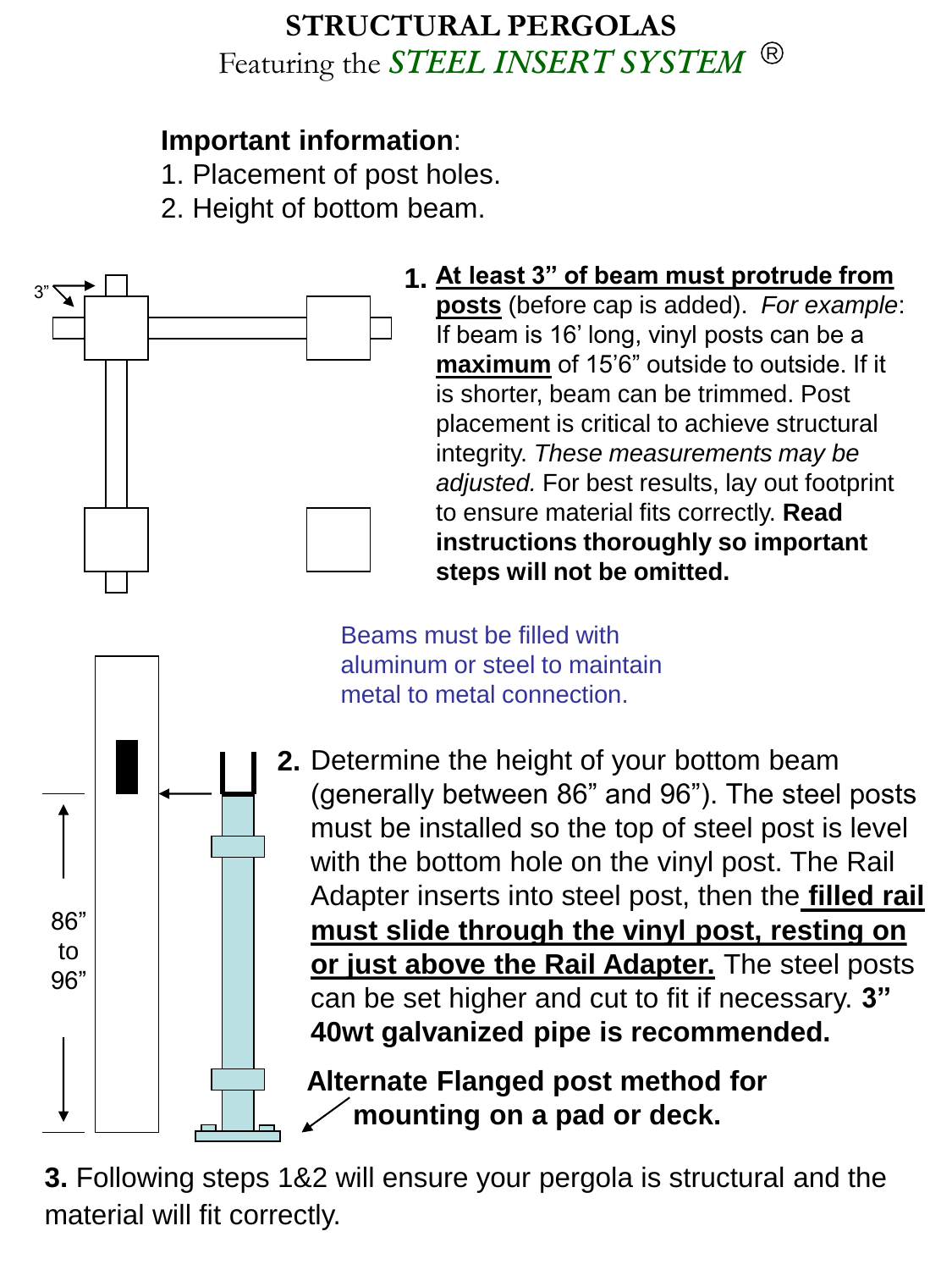Determine post placement, dig holes (at least 3' deep) and set in concrete, or core drill into concrete pad (8" -12" recommended) and set with hydraulic cement, or fasten flanged posts to concrete pad, following steps 1 & 2. **3" 40wt galvanized pipe is recommended\*.** Cross measure for square. Allow concrete to cure (typically 1 day). *Check posts for correct height before continuing.*



**local fence companies.**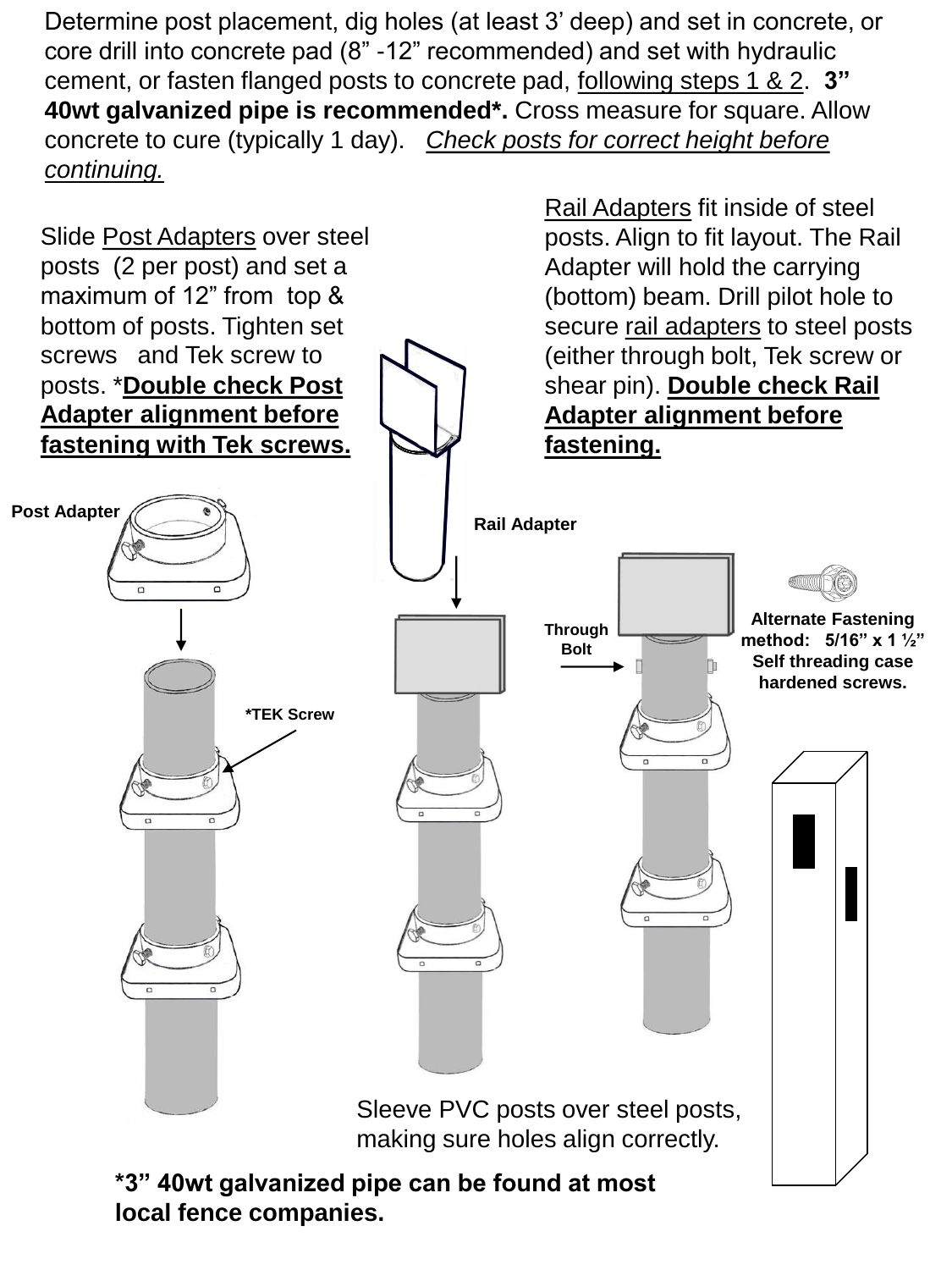

Slide filled 2x6 carrying beam through bottom holes, leaving equal amounts protruding (at least 3").

When placement of bottom beam is correct, place rail connector (A) inside post, over bottom carrying beam. It will be aligned so top cross beam will slide through (B). Slide filled cross beam through top holes, again leaving equal amounts protruding. If necessary, check for square. Ensure all beams extend equally beyond the posts before securing.



Inside Post View



To secure the beams, drill 1" holes (1" spade bit recommended) corresponding to the area where the adapters will be secured (both sides of post). Drill 3/8" holes (min.) through rails, through bolt & tighten. **Use stop nuts or lock washers with locktite to secure.** Finish with 1" hole plugs for the PVC posts. The frame is now secure.

Top View

**Alternate Fastening method: 5/16" x 1 ½" Self threading case hardened screws.**